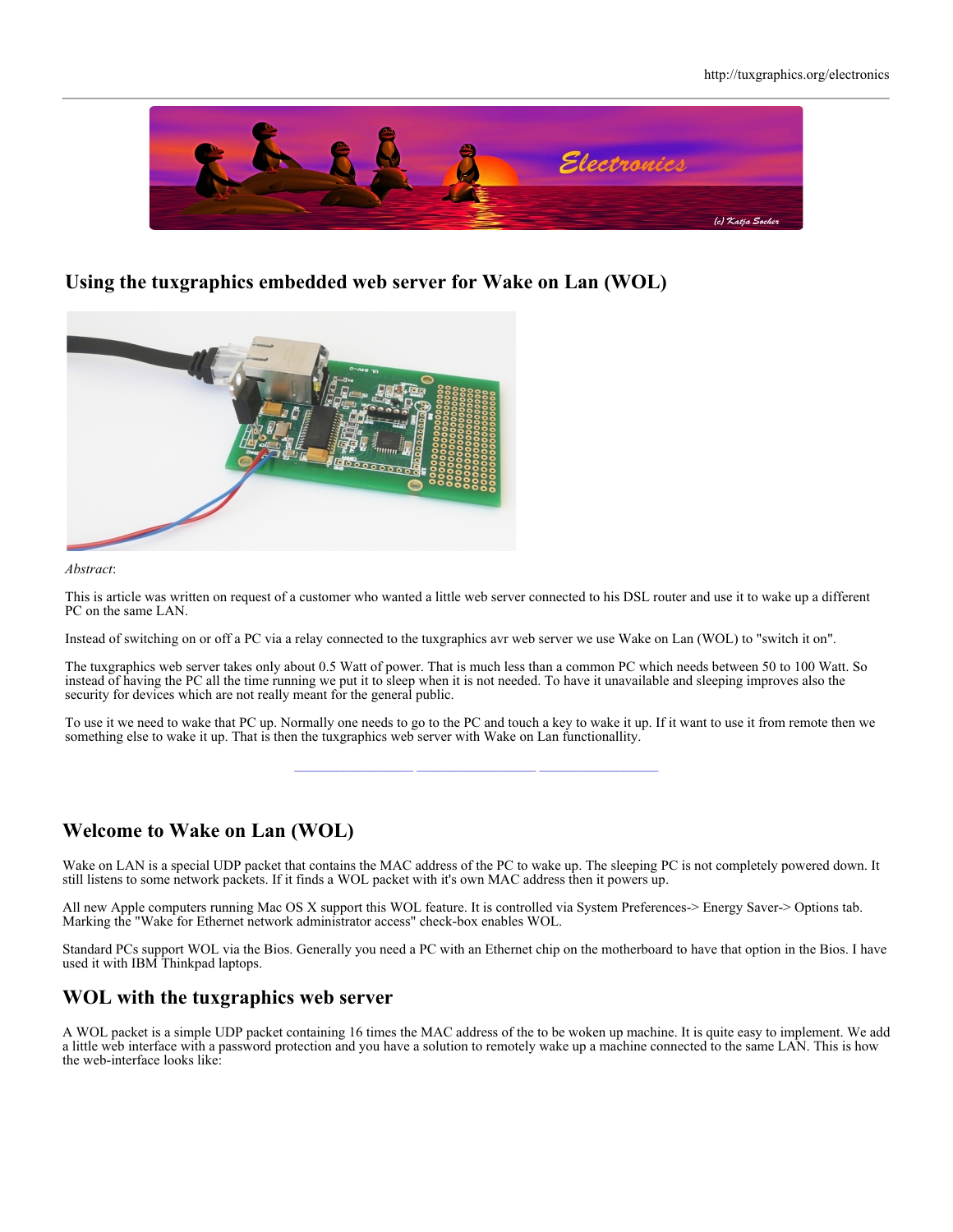| <b>Mozilla Firefox</b><br>$\overline{\nabla}$ = $\triangle$                                             |   |  |  |  |
|---------------------------------------------------------------------------------------------------------|---|--|--|--|
| History Bookmarks Tools Help<br>File Edit View                                                          | 芝 |  |  |  |
| $\triangledown$ $\Box$ $\Box$ Google<br>$\epsilon$ $\mathbb{R}$ $\mathbb{R}$ $\Theta$ http://10.0.0.27/ | Q |  |  |  |
| http://10.0.0.27/<br>o                                                                                  |   |  |  |  |
| Menu: config                                                                                            |   |  |  |  |
| Send Wake on Lan                                                                                        |   |  |  |  |
| 0:14:51:0:a3:48<br>MAC:<br>pw:                                                                          |   |  |  |  |
| send WOL                                                                                                |   |  |  |  |
| Version 0.1                                                                                             |   |  |  |  |
|                                                                                                         |   |  |  |  |
| © Next © Previous EHighlight all<br>$\alpha$                                                            |   |  |  |  |
| Done                                                                                                    | P |  |  |  |

The web interface for WOL.

The web interface has also a configuration page where one can change some settings of the tuxgraphics web server itself:

| 5 ∉ 4           |                        | <b>Mozilla Firefox</b> |                                             | $\blacksquare$                                                                                                                               | $D \times$ |
|-----------------|------------------------|------------------------|---------------------------------------------|----------------------------------------------------------------------------------------------------------------------------------------------|------------|
|                 |                        |                        | File Edit View History Bookmarks Tools Help |                                                                                                                                              | 头          |
| o               |                        |                        |                                             | $\leftarrow$ $\left[\left(e\right)[x]\right[\mathbf{a}\right]$ <b>O</b> http://10.0.0.27/cn $\mathbf{v}$ $\mathbf{E}$ (G $\mathbf{G}$ Google | Q          |
|                 | http://10.0.0.27/cnf © |                        |                                             |                                                                                                                                              |            |
| Menu: main menu |                        |                        |                                             |                                                                                                                                              |            |
|                 | Change IP/password     |                        |                                             |                                                                                                                                              |            |
| old pw:         |                        |                        |                                             |                                                                                                                                              |            |
| new pw:         |                        |                        |                                             |                                                                                                                                              |            |
| new IP:         | 10.0.0.27              |                        |                                             |                                                                                                                                              |            |
| change          |                        |                        |                                             |                                                                                                                                              |            |
|                 |                        |                        |                                             |                                                                                                                                              |            |
|                 |                        |                        |                                             |                                                                                                                                              |            |
|                 |                        |                        |                                             |                                                                                                                                              |            |
|                 |                        |                        |                                             |                                                                                                                                              |            |
| $\alpha$        |                        |                        |                                             | © Next © Previous EHighlight all                                                                                                             |            |
| Done            |                        |                        |                                             |                                                                                                                                              |            |

The web interface for configuration changes.

# **Finding the MAC address of the PC to wake-up**

The easiest way to see the MAC address on both a Linux PC as well as a MAC is the command /sbin/ifconfig.

Although ifconfig is not in the search PATH of an ordinary user you can still run it for the purpose of making printouts. The first ethernet interface on a Apple is e.g: